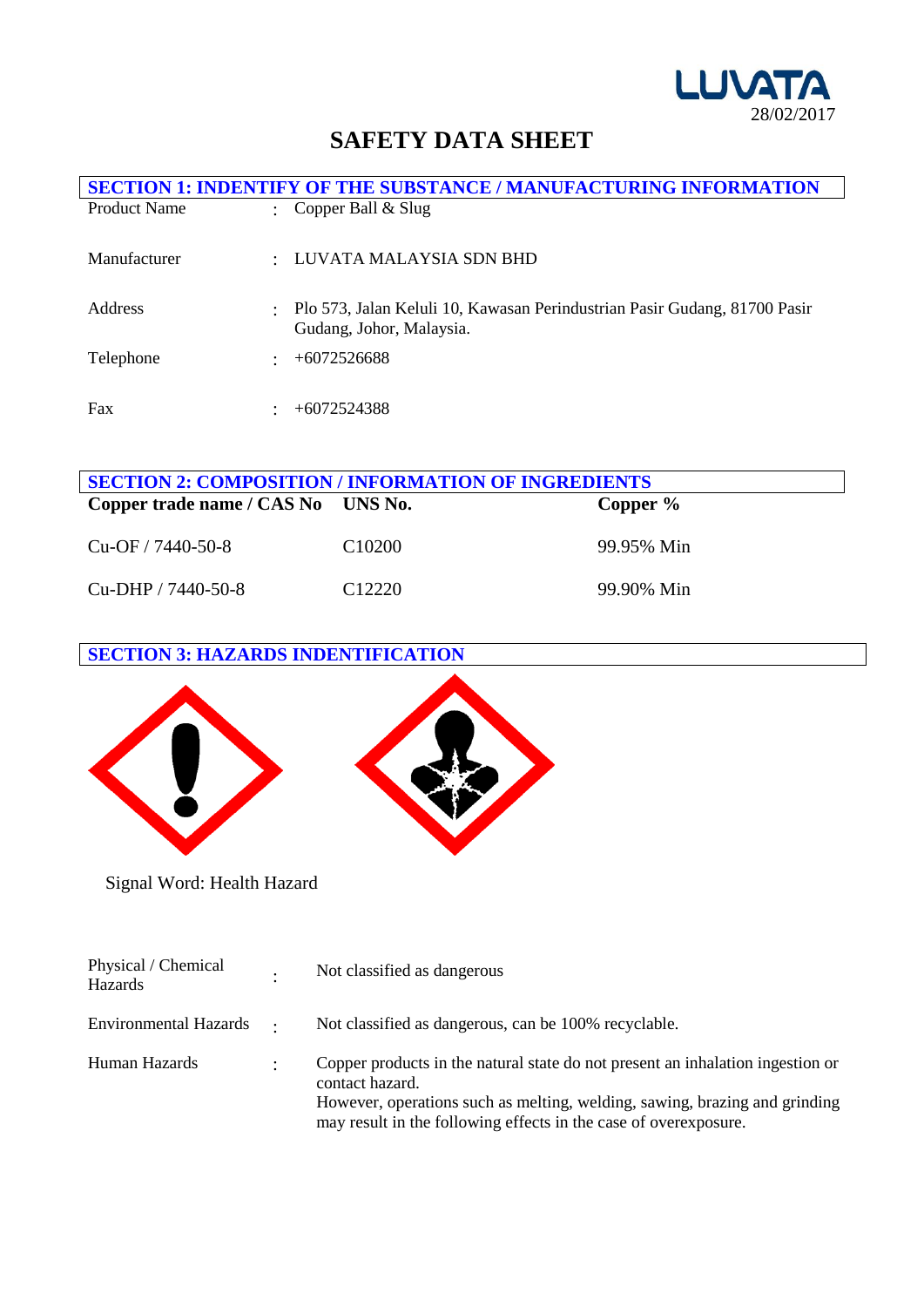

| Route of Entry: Skin                 | : No                                                                                      |
|--------------------------------------|-------------------------------------------------------------------------------------------|
| Route of Entry: Ingestion            | : No                                                                                      |
| Route of Entry: Inhalation           | : Yes                                                                                     |
| Health Hazards - Acute and Chronic   | INHALE: IF HEATED $(>1100 \circ C)$ MAY CAUSE<br>: "METAL FUME FEVER" (FLU-LIKE SYMPTOMS) |
| Carcinogenetic: NTP                  | : No                                                                                      |
| Carcinogenetic: IARC                 | : No                                                                                      |
| Carcinogenetic: OSHA                 | : No                                                                                      |
| <b>Explanation of Carcinogenetic</b> | : None                                                                                    |

| <b>SECTION 4: FIRST AID MEASURES</b> |                                                                                                           |
|--------------------------------------|-----------------------------------------------------------------------------------------------------------|
| Inhalation                           | : In case of excessive exposure, remove to fresh air, administer oxygen and seek<br>physician assistance. |

| <b>SECTION 5: FIRE FIGHTING MEASURES</b> |                                                                                                                                                                       |  |  |
|------------------------------------------|-----------------------------------------------------------------------------------------------------------------------------------------------------------------------|--|--|
|                                          | Extinguishing Media : Carbon Dioxide, Dry Chemical                                                                                                                    |  |  |
| Special Fire Fighting<br>Procedures      | : Self-contained breathing apparatus with a full face-piece operated in the<br>positive pressure démodé mode with appropriate turn-out gear and<br>chemical resistant |  |  |

#### **SECTION 6: ACCIDENT RELEASE MEASURES**

Copper Slug/Nugget in the natural state do not cause any accidents.

#### **SECTION 7: HANDLING AND STORAGE**

Precautions to be taken in handling and storage

Good housekeeping must be practiced during storage, transfer, handling and use to avoid excessive dust accumulation.

#### **SECTION 8: EXPOSURE CONTROL / PERSONAL PROTECTION**

Copper Slug/Nugget in the natural state do not present an inhalation ingestion or contact hazard.

However, operations such as melting, welding, sawing, brazing and grinding may result in the following effects in the case of overexposure





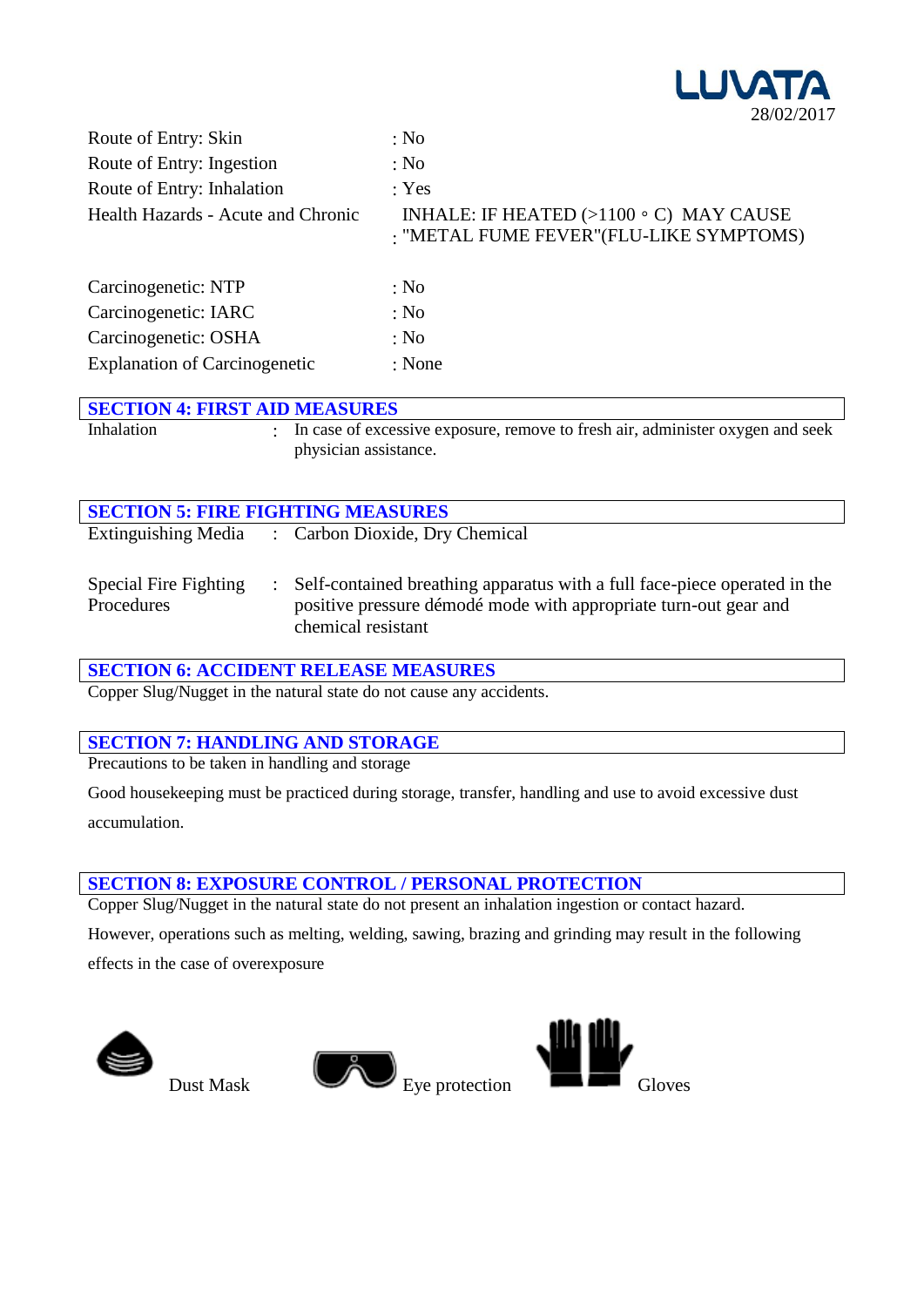

Personal Protective Equipment

: Respiratory Protection Eye Protection Ventilation Protective Gloves Depending on use, in special cases consult Other Protective Equipment industrial safety experts for appropriate selection.

| <b>SECTION 9: PHYSICAL AND CHEMICAL PROPERTIES</b> |                                                        |                                                  |  |
|----------------------------------------------------|--------------------------------------------------------|--------------------------------------------------|--|
| <b>Physical Properties</b>                         | <b>US Customary</b>                                    | Metric                                           |  |
| Melting Point - Liquidus                           | 1981 F                                                 | 1083 C                                           |  |
| Melting Point - Solidus                            | 1981 F                                                 | 1083 C                                           |  |
| Density                                            | 0.323 lb/in <sup>3</sup> at 68 F                       | 8.94 gm/cm <sup>3</sup> @ 20 C                   |  |
| Specific Gravity                                   | 8.94                                                   | 8.94                                             |  |
| <b>Electrical Resistivity</b>                      | 10.3 ohms-cmil/ft @ 68 F                               | 1.71 microhm-cm @ 20 C                           |  |
| <b>Electrical Conductivity</b>                     | 101 % IACS @ 68 F                                      | 0.591 MegaSiemens/cm @ 20 C                      |  |
| <b>Thermal Conductivity</b>                        | 226.0 Btu $\cdot$ ft/(hr $\cdot$ ft2 $\cdot$ °F)at 68F | 391.1 W/m · °K at 20 C                           |  |
| Coefficient of Thermal Expansion                   | 9.4 $\cdot 10^{-6}$ per $\mathrm{^oF}$ (68-212 F)      | $16.9 \cdot 10^{-6}$ per °C (20-100 C)           |  |
| Coefficient of Thermal Expansion                   | $9.6 \cdot 10^{-6}$ per ${}^{\circ}$ F (68-392 F)      | $17.3 \cdot 10^{-6}$ per °C (20-200 C)           |  |
| Coefficient of Thermal Expansion                   | 9.8 $\cdot 10^{-6}$ per $\mathrm{^oF}$ (68-572 F)      | $17.6 \cdot 10^{-6}$ per $^{\circ}$ C (20-300 C) |  |
| Specific Heat Capacity                             | $0.092$ Btu/lb/ $\mathrm{^{\circ}F}$ at 68 F           | 393.5 J/kg $\cdot$ °K at 293 K                   |  |
| Modulas of Elasticity in Tension                   | 17000 ksi                                              | 117000 MPa                                       |  |
| Modulus of Rigidity                                | 6400 ksi                                               | 44130 MPa                                        |  |

| <b>SECTION 10: STABILITY AND REACTIVITY</b> |                       |                                |  |
|---------------------------------------------|-----------------------|--------------------------------|--|
| Stability                                   |                       | : Yes                          |  |
| <b>Stability Conditions to Avoid</b>        | $\bullet$ . $\bullet$ | None                           |  |
| Materials to Avoid                          |                       | : ACETYLENES, SULFUR COMPOUNDS |  |
| Hazardous Polymerization                    |                       | $\cdot$ No                     |  |
| Polymerization Conditions to Avoid          |                       | $\therefore$ Will Not Occur    |  |

# **SECTION 11: TOXICOLOGICAL INFORMATION**

Not classified as hazards

#### **SECTION 12: ECOLOGICAL INFORMATION**

Environmental Hazards : Not classified as dangerous, can be 100% recyclable.

#### **SECTION 13: DISPOSAL CONSIDERAION**

Environmental Hazards : Not classified as dangerous, can be 100% recyclable.